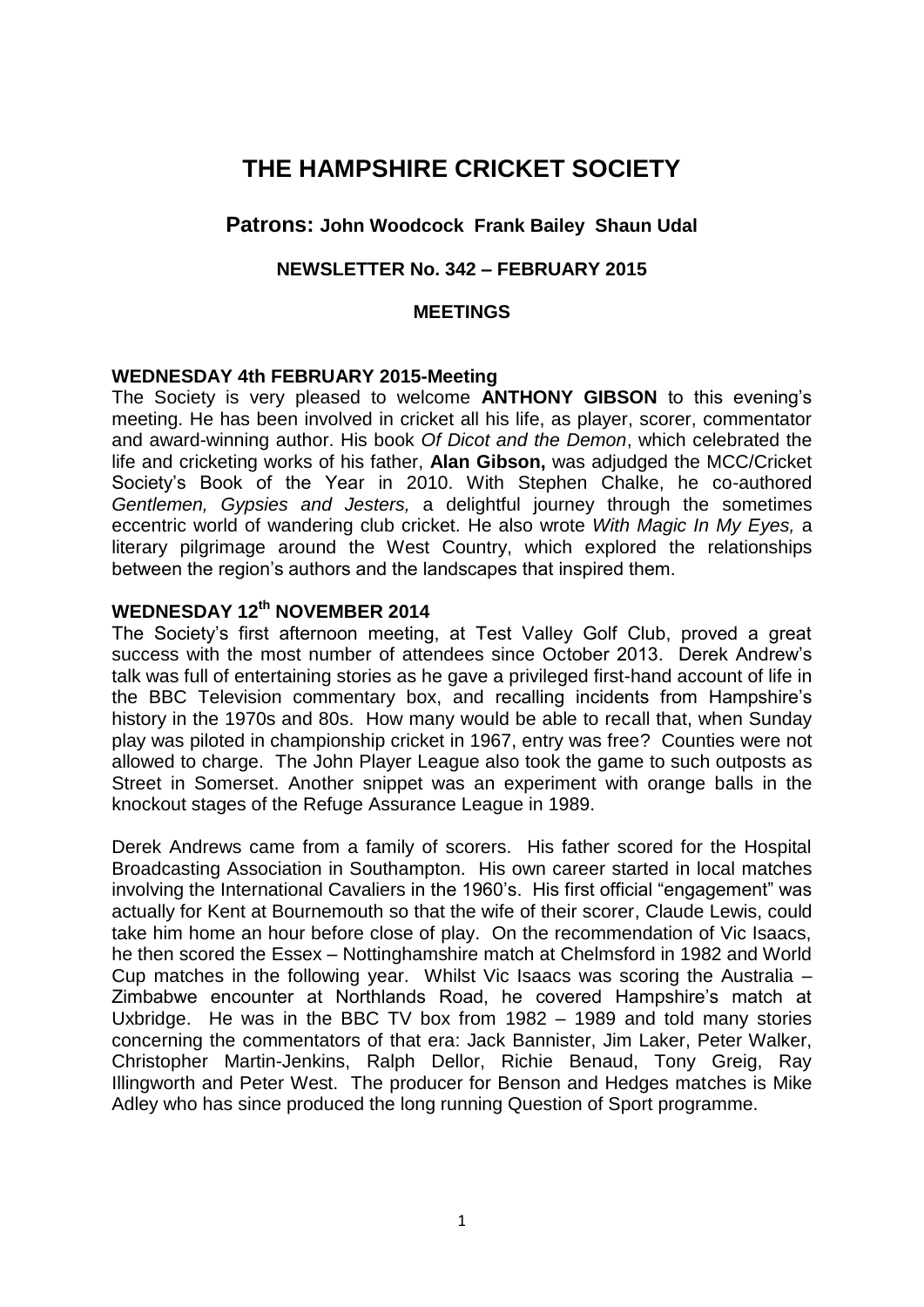Throughout Derek's talk there were reminders just how much technology has developed. This was most vividly illustrated by the use of computers. When one was used for the first time some thirty years ago, the Honeywell computer was operated by a generator and a full-time engineer and three other men, plus a reserve to operate magnetic boards for captions in the event of breakdown. He had to update career records for all the players manually. There could also be a problem with the cameras. The BBC always took four to the ground. On one occasion, two were broken. Essex' Brian Hardie then smashed the lens of one of the others!

He derived great pleasure in scoring Hampshire's Sunday League title winning match at The Oval in 1986, and the County's first Lord's final success in 1988. He also scored a few matches for Yorkshire TV with Martin Tyler in the commentator's seat. It was an interesting experience as the expert summarisers, Geoffrey Boycott and David Bairstow, were not on speaking terms and he had to act as an intermediary. He was approached by Sky in 1990, but for family reasons and uncertainties of winter employment he turned down the offer. However, to this day, he is still unable to watch a match without scoring.

## **MARCH AND APRIL MEETINGS**

Members are reminded of the dates and speakers for the final two meetings of the Society's season. They both come under the category of "unmissable".

## **WEDNESDAY 4 th MARCH 2015-RONALD ALLISON at TEST VALLEY GC**

He will be known to many members as a distinguished BBC Sports Broadcaster and Court Correspondent, and the Queen's Private Secretary. The evening will therefore cover a much wider subject matter than cricket and will be of interest to all family members and friends. The editor heard him speak at Dorset Cricket Society last winter; it was a marvellous afternoon full of witty, insightful and discreet comment. Ronald Allison's address will begin at the normal time of **8pm,** and will be preceded by the **Society's AGM,** which starts at **7pm.** 

## **WEDNESDAY 25th MARCH 2015-REV. CANON TIM BILES at the AGEAS BOWL**

Our speaker lived his early life in a house adjacent to Southampton's County Ground and watched the players in the nets, as well as in the middle, in the post-War era. What sets him apart, however, is that he worked for Sir Donald Bradman in Adelaide and became a confidante of both his boss and his family. He has a fund of stories that will not be found in any book. The Society can promise a truly enthralling evening in Tim Biles' company. The meeting starts at **8pm.** 

## **1975 – THE YEAR OF HAMPSHIRE'S FIRST LIST A TITLE**

This year marks the 40<sup>th</sup> anniversary of Hampshire's first List A title: the John Player League. They had possessed a good record in the competition, finishing second in the competition's inaugural season in 1969, only one point behind winners Lancashire. In the intervening years, only in 1970 did they finish outside of the top six. However, after 12 seasons of limited overs cricket-the Gillette Cup having been introduced in 1963-a one-day title still eluded them. In 1975, though, they finally claimed silverware.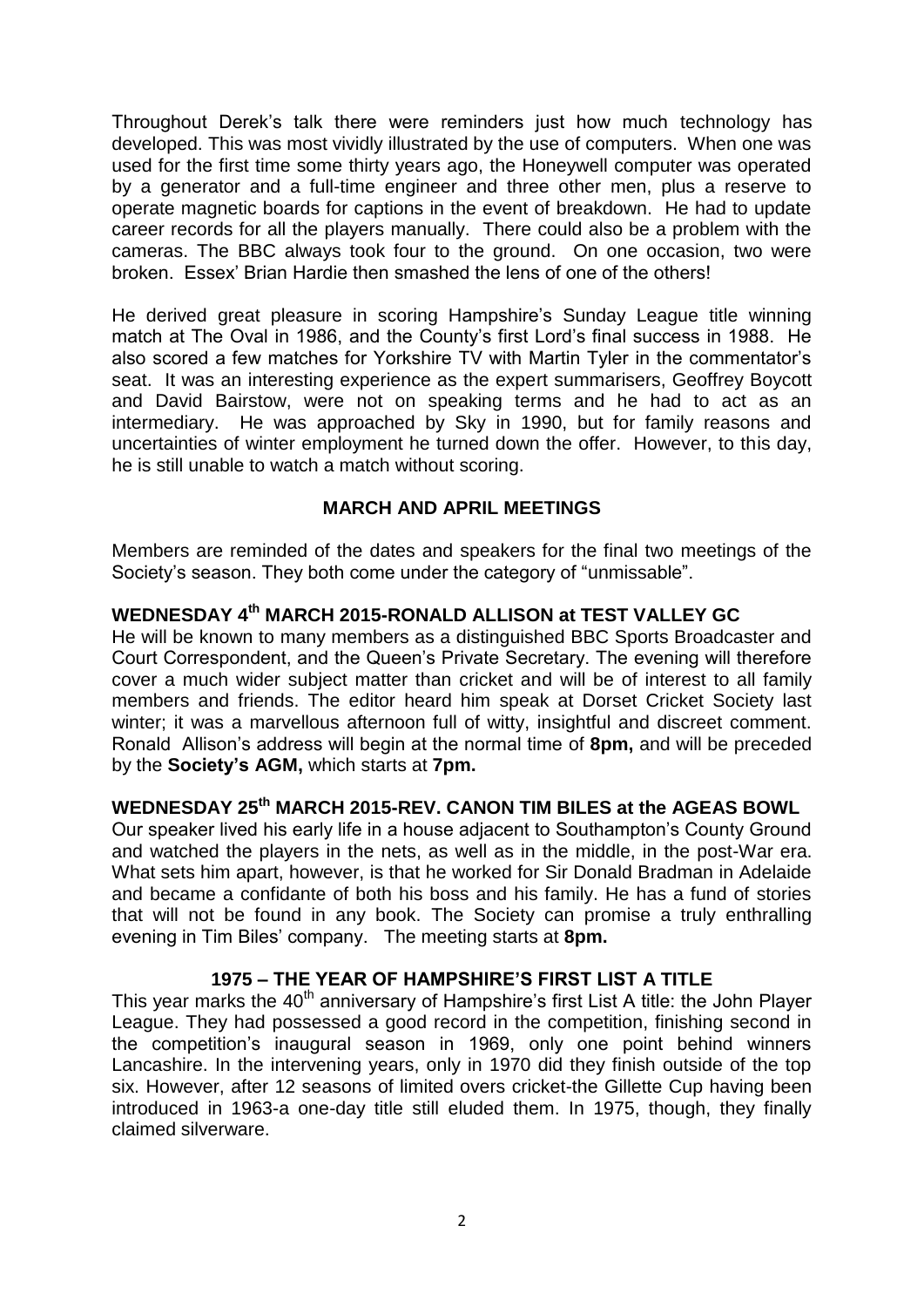## **FINAL LEAGUE TABLE**

|                | Ρ  | w  |   | Pts |
|----------------|----|----|---|-----|
| Hampshire      | 16 | 13 | 3 | 52  |
| Worcestershire | 16 | 12 | З | 50  |
| Kent           | 16 | 12 |   | 48  |
| <b>Essex</b>   | 16 | 10 | ห | 40  |

It was a closely fought competition throughout. After losing to Worcestershire in the first match, Hampshire then recorded five successive victories to take them to the top of the table in mid-June. However, they then lost the lead to Essex after two defeats in the next three matches. Thereafter, they were unstoppable as they registered a record seven consecutive wins to the end of the season. All those matches included noteworthy highlights. First, Gloucestershire were despatched by four wickets with time to spare after Barry Richards and Gordon Greenidge had plundered 138 at indecent speed. A limping Greenidge then thumped 102 off only 67 balls (5 sixes and 5 fours) in 87 minutes at Weston-Super-Mare. Andy Roberts smashed a tremendous last over six as Hampshire scraped home by two wickets with one ball remaining at Bradford. The ensuing match against Northamptonshire at Southampton then threatened to thwart the County's ambitions. Rain had left a sodden outfield but the umpires eventually sanctioned a 10–overs–a side match. John Rice's hat-trick, the first for the county in the competition, effectively settled the issue. The final three matches were televised. Hampshire defeated Essex by 98 runs at Chelmsford before thrashing Leicestershire by six wickets. Richards treated the Bournemouth crowd to a virtuoso display as he toyed with the bowlers, stroking 112 (5 sixes and 12 fours), in 74 minutes, in just 25 overs. Even the canny Ray Illingworth was reduced to impotence. Hampshire chased down their target of 195 in only 29.2 overs. It was revenge of sorts for the semi-final defeat in the Benson & Hedges Cup (see below).

In the week leading up to the final match, Hampshire were invited to participate in the Fenner Trophy at Scarborough. It was a 50 over competition, which Hampshire won by beating Gloucestershire and Yorkshire. It was the County's first triumph in a one-day competition though the Fenner Trophy and the other one-day competitions in the Festival at the time are not recognised as List A matches.

And so Hampshire had been able to warm up for the final match of the John Player League campaign by playing limited-overs cricket. The final match was at the little village ground at Darley Dale in Derbyshire. The match posed a problem for the BBC. Great improvisation was required by the engineers to get a strong enough electrical signal out of the valley and then along the top of the Dales for twenty odd miles to the nearest booster mast. There was even talk of asking Derbyshire to change the venue to Chesterfield, but they rightly kept faith with the local village club who had spent all season preparing for this match.

Hampshire stormed to the title in style. Richards (52) and Greenidge (55) gave Hampshire an initial advantage which they never relinguished. Tom Motram  $(5 - 21)$ and John Rice (4 – 14) ensured the landmark victory by 70 runs.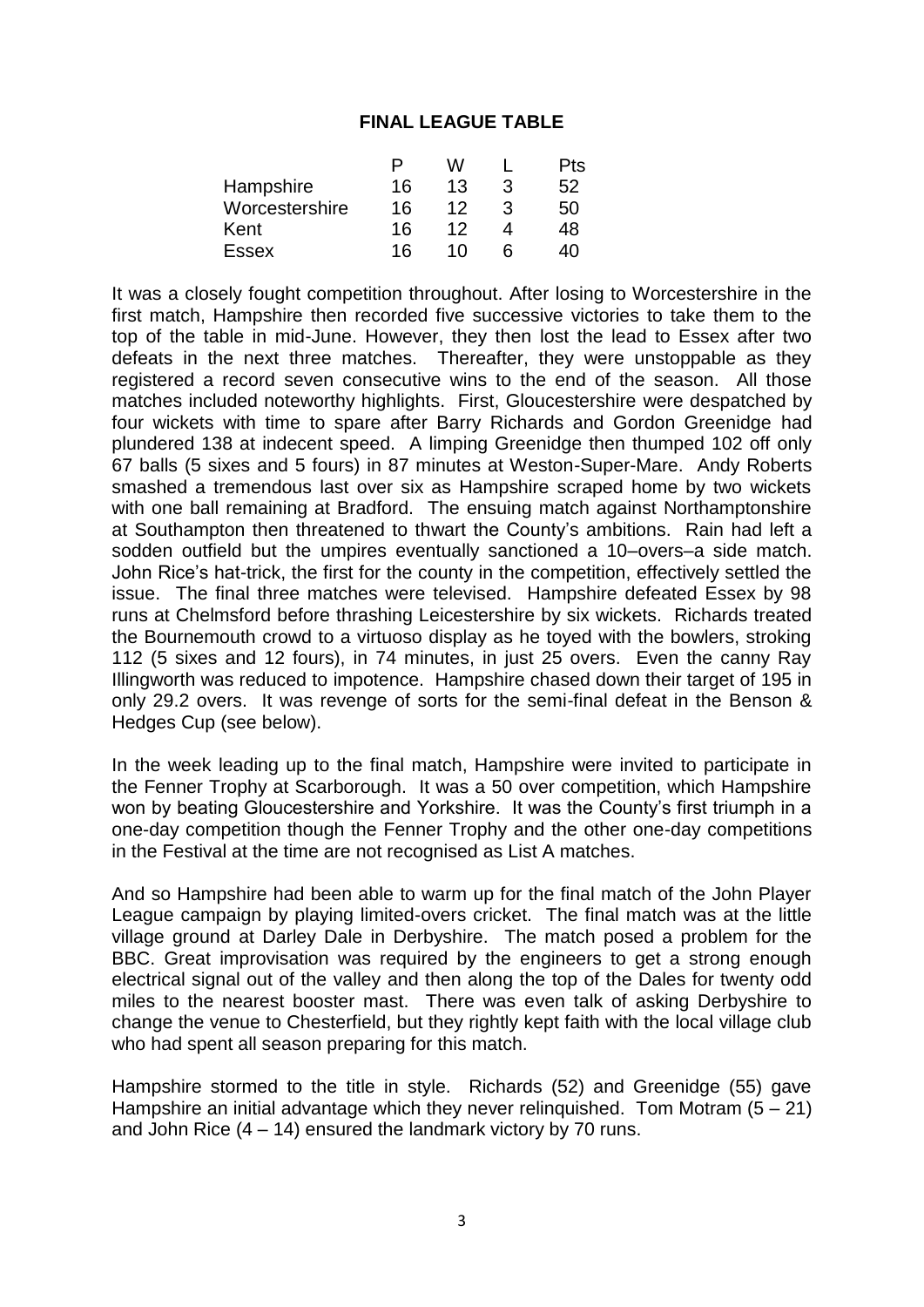Richards dominated the season throughout with a then record 689 runs (avge 44.93). Six bowlers, led by Rice ( 27 wickets) took 11 wickets or more.

At the time many felt that winning the John Player League was a consolation prize as the county had come preciously close to winning the County Championship (with Roberts injured for the last two matches they finished third) and, with hopes high, had fallen to a semi-final defeat in the Benson and Hedges Cup at Leicester. Leicestershire went on to win both of these competitions, their championship title being a first for them. With the aid of hindsight, however, the season was arguably the finest in Hampshire's history until 2012 (when they won both the CB40 and T20 competitions). The season also effectively marked the end of a golden three year period for Hampshire cricket, the county having won the championship in 1973 and then famously finishing second in 1974, robbed by the rain.

#### **AUSTRALIAN BEHAVIOUR**

At about the same time as the January Newsletter was printed, most observers, commentators (including Jonathan Agnew) and members of the Australian public expressed their disquiet about the continuing ultra-aggressive behaviour of the Australian test team. Cricket Australia subsequently threatened David Warner with a ban if he did not improve his conduct and he was subsequently omitted from the ODI against England in Hobart. The reason given was an injury concern, but most thought his absence was more of a diplomatic one. However, in an interview, the Australian coach, Darren Lehman, and some players, were unrepentant. The ICC said they would introduce measures to improve behaviour at the World Cup. It is likely their mettle will be tested.

#### **MIKE ARNOLD makes a welcome return to the pages of the Newsletter with his interesting views on the Australian psyche.**

The paragraph in Newsletter 341 suggesting that Australian cricket is descending into thuggery unfortunately ignores the history of the country. Rough language and physical confrontations are almost daily occurrences here. This, and a culture that is totally obsessed with sport, means that behaviour that would be regarded as quite unacceptable almost anywhere else is regarded here as quintessentially Australian. As a consequence, the on-field behaviour of the Australian cricket team was little more than an extension, albeit perhaps an extreme one, of the local culture.

The country's parochial sporting priorities were on show again recently. The morning after the worldwide news of the massacre in Paris, the front page of the *Australian*, probably the most balanced of all daily newspapers here, carried great headlines about a test century made by an Australian batsman. The report on the grotesque attack on the offices of *Charlie Hebdo* was relegated to an inside page.

Several years ago, a previous Prime Minister, Paul Keating, complained that the Australian language was becoming far too polite, and it had been the same man who a few years earlier had exploded at a Labour Party Conference, shouting at one of the more erudite members "*just because you swallowed a f\*\*\*\*\*g dictionary when you were 15 doesn't give you the right to pour a bucket of s\*\*t over the rest of us",* an outburst that passed without comment. In Parliament too, issues are not debated but often descend into an offensive bellowing match with MPs frequently being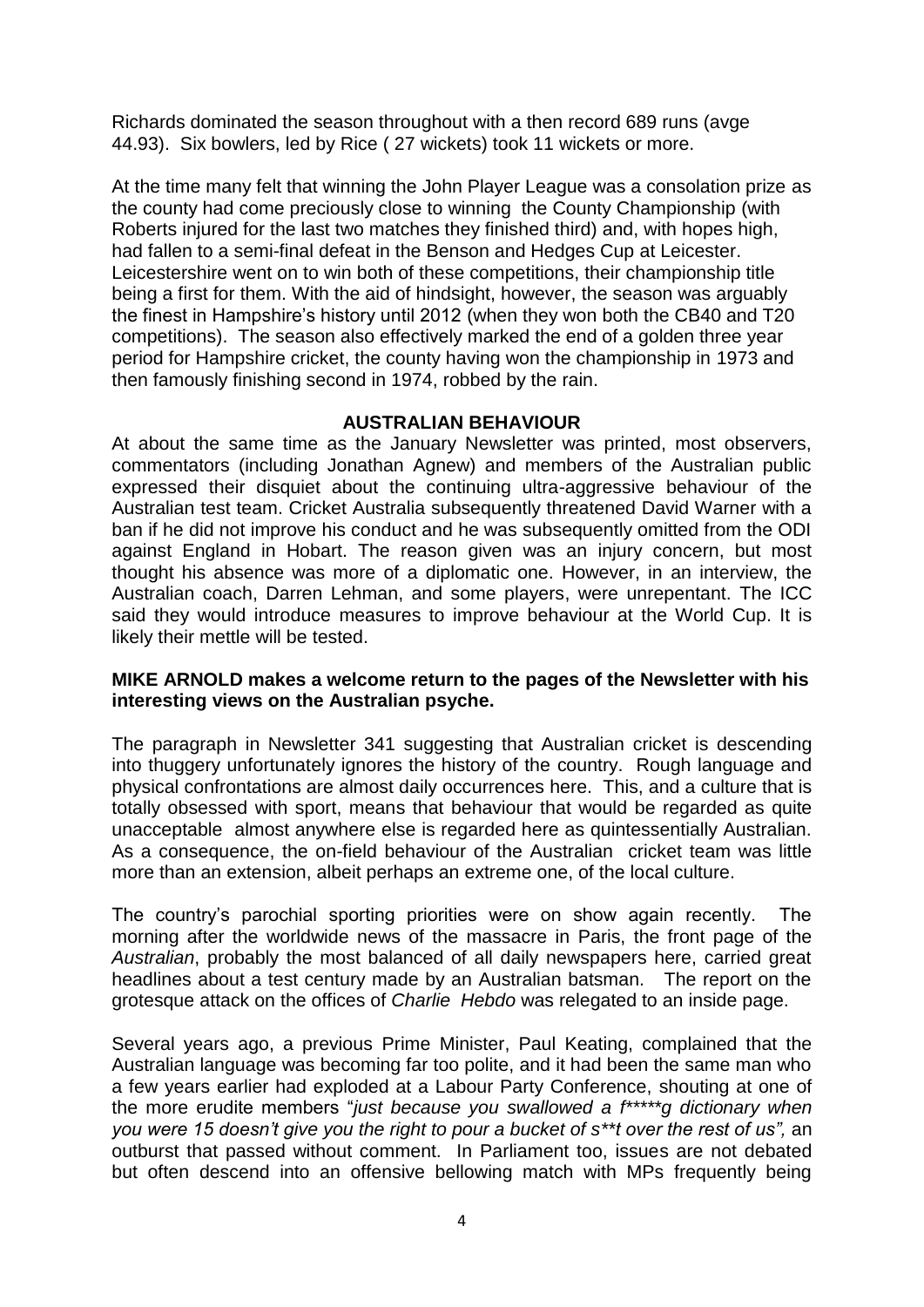suspended by the Speaker for exchanging shouted insults, something seen as an accolade rather than a reprimand; conduct that would see them permanently banned from Westminster. The rowdy behaviour in the New South Wales Parliament is such that it is known as The Bear Pit.

It might have been thought that Australian sledging would be quietly and tacitly accepted, but in 2005 an editorial in *The Sydney Morning Herald* stated with considerable pride "*in the gentlemen's game a capacity that endless obscenity gives you the edge Australian's domination of world cricket has been built, in part, on a fearsome capacity for saying rude things to opponents' faces. People who don't like sledging should turn a deaf ear. If you don't like it, then don't listen."*

When a relatively unknown spinner, Michael Beer, was picked for a test match, *The Australian* commented that little was known about his bowling but he was reputed to be a *very effective sledger,* a crippling comment on a culture where the ability to be offensive was thought to be a sporting asset worth mentioning.

Taking all of this it can be seen that it's not too great a step to the shrieking obscenities heralded at departing batsmen, being shoved by the likes of Warner or batsmen having balls thrown at them. An added problem is that many of the Channel 9 team do not act as commentators describing the game but as an excited cheer squad for the Australians, and who are likely to encourage and applaud anything that can add colour to the play. A recent assessment of that team stated that they missed the balance of the late Tony Greig.

It remains to be seen whether all this may abate a little under the leadership of Steve Smith if he continues, for the great orchestrator had been the Australian Captain Michael Clarke, who had said "*we are proud of the aggressive cricket we play".* The coach Darren Lehman has often made similar comments. There is of course a less than subtle difference between an attacking style and a collection of cut-throat no holds barred protagonists. The one person here who has voiced his concerns has, perhaps surprisingly, been Ian Chappell, who has mellowed with age and grown more reflective.

These Australian antics are likely to be less over in England for the simple reason, although they would never admit it, that this sort of vicious confrontation would be unlikely to pass without comment there. We can only hope so.

## **THE RISING STAR OF JAMES VINCE**

It has been wonderful to learn of James Vince's success on the Lions Tour in South Africa in two first-class matches against South Africa A. Beforehand, he struggled when playing for The Lions but atoned with scores of 78 in Paarl, and 31 and a perhaps career defining 152 not out in Bloemfontein. In the latter innings he came to the wicket with the Lions on 83 for three, still eighty runs in arrears. He survived an early chance when on four but batted with assurance thereafter. He was at the crease for six and a quarter hours and hit 22 fours and one six. As is usual, it was his resplendent cover driving that took the eye. Immediately afterwards, he was named as Captain of The Lions for the ensuing one-day matches.

In the November edition of *The Cricketer*, he was nominated as their County Cricketer of the Year for 2014.